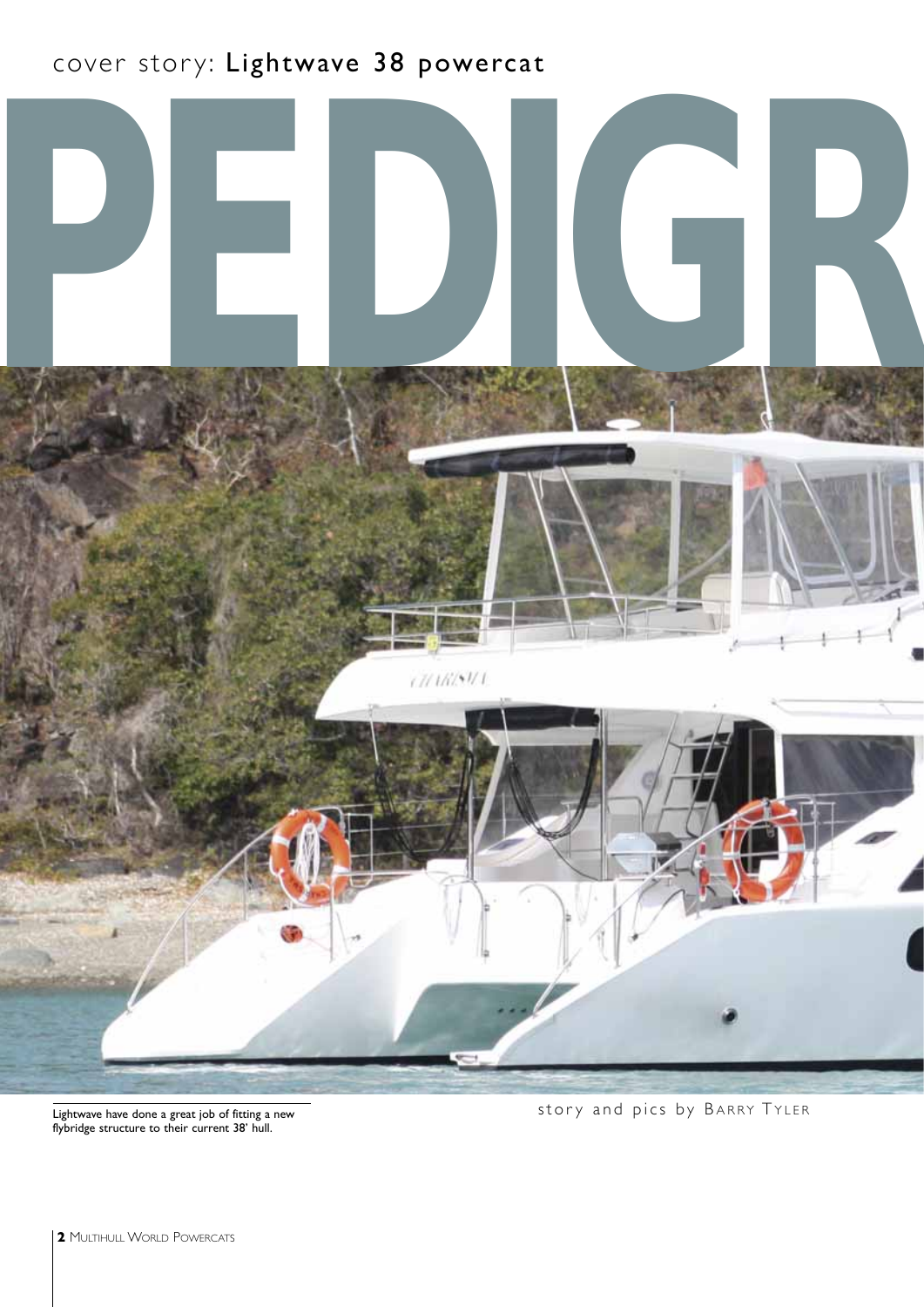

The sun shines 364 days of the year in the Whitsunday Islands. The other day is reserved for my boat reviews; as such, the decidedly inclement weather on this one day I ventured north was surely a worthy test for the latest addition to the Lightwave Yachts portfolio, the Lightwave 38 Powercat.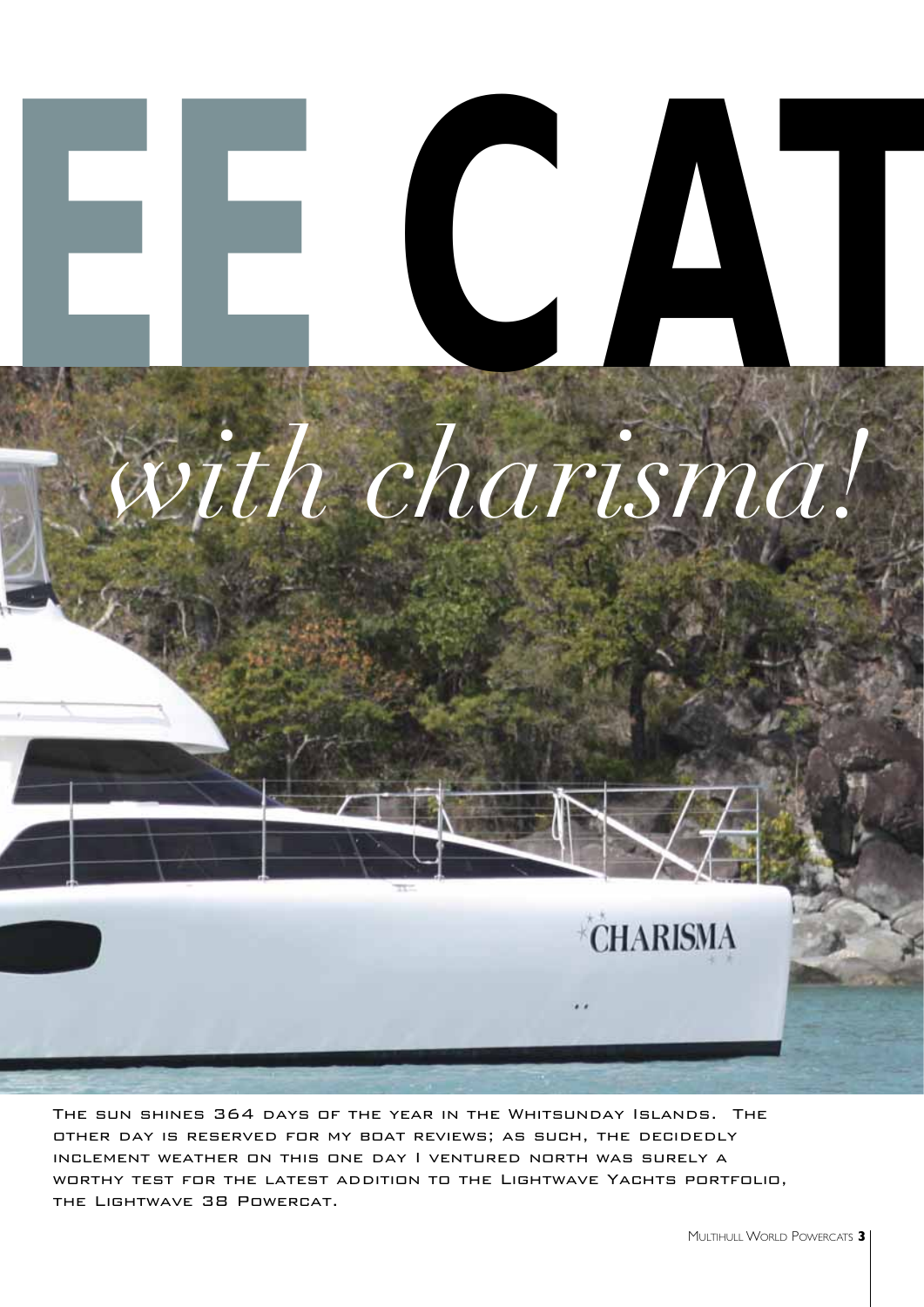

HE LIGHTWAVE 38 SAILING<br>Catamaran has really had a<br>stupendous rise in terms of<br>sales in its relatively short<br>tenure in the market-place, a<br>global audience of boaters persuaded by HE LIGHTWAVE 38 SAILING Catamaran has really had a stupendous rise in terms of sales in its relatively short tenure in the market-place, a this model's uniquely timeless lines, innovation, layout and all-round performance. That it appeals to the charter market also is undoubtedly testament to the vessel's practicality,

versatility, durability and ease of handling. From Lightwave's perspective then, it made sense when they were about to reinvent this model as a dedicated power version, to use the sailing version as the template – then add the powerorientated features!

The high bridgedeck level ensures a quiet ride through head on seas – we proved it.



**4** MULTIHULL WORLD POWERCATS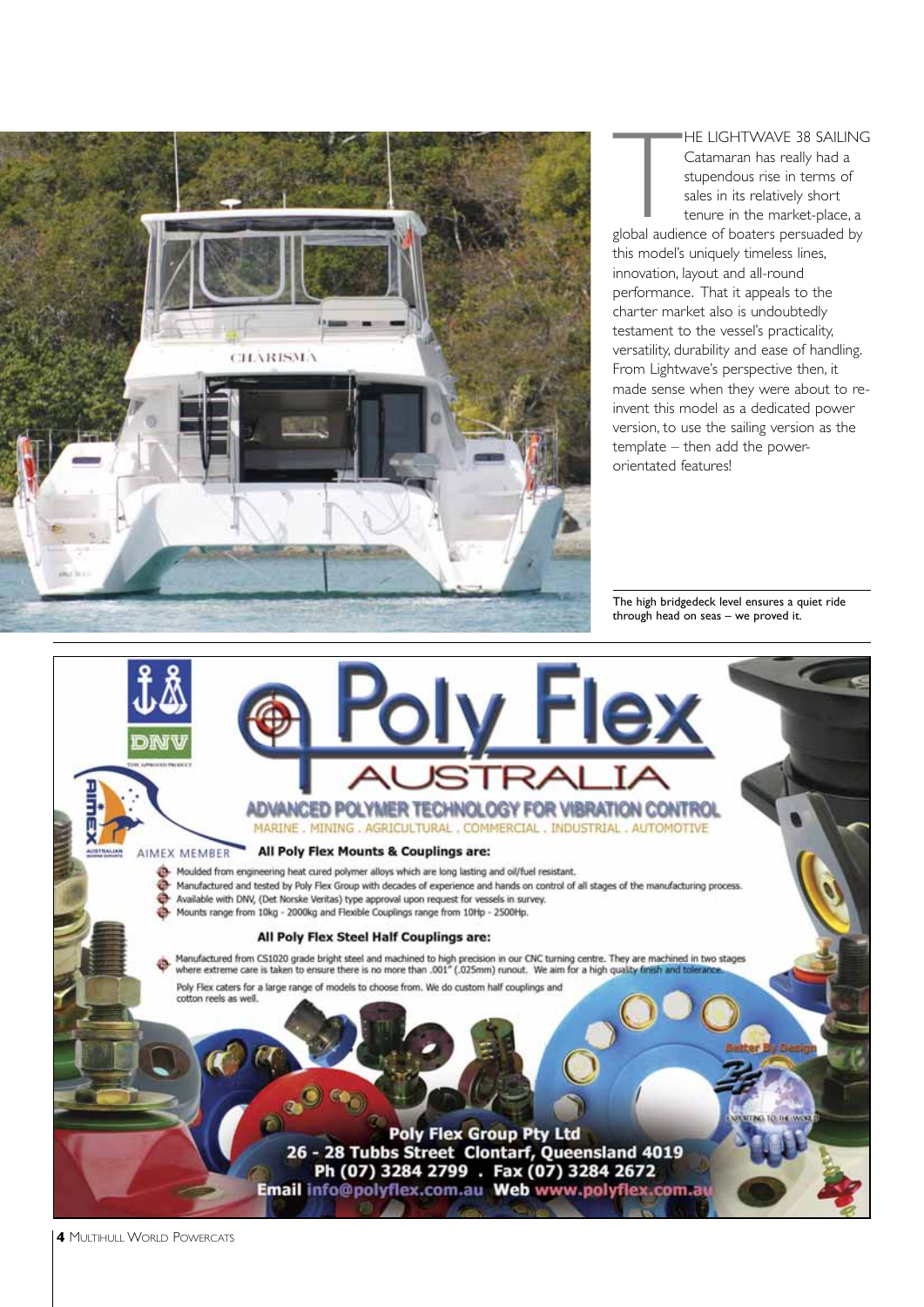They quite obviously worked on the well-worn cliché that goes along the lines of 'never try to re-invent the wheel' for with a functional internal saloon and accommodation layout that already worked well in a cruising mode, all that would be required for this new power catamaran was a new significantly modified underhull shape directly associated with the hydrodynamics of 'power' propulsion, and in this instance an upper flybridge and hardtop now inherently available once the heinous (strictly for the benefit of power protagonists) mast had been removed.

Sounds easy and from Lightwave's perspective it was, for a whole new world opened up with just the addition of these two new moulds. Having already developed a larger powercat in their range the in-house Lightwave design team led by Lightwave Yachts owner Roger Overell, were more than au fait with what was required below the waterline. The flybridge was a step into the unknown however for just one little aberration along the way could compromise the looks and therefore appeal, of the whole vessel. That they were able to incorporate a flybridge of this deceptively large dimension then, was a major bonus.

The other realisation was the obvious user-friendliness of seemingly every aspect of the boat – good ideas abounded. The Overell family are avid boaters and of course Roger Overell's exploits in ocean yacht racing are very well documented; as such they know what works and what doesn't, and they understand vividly not only the little things that make a house a home, but also the little things that make boating so much easier for all concerned. This was not only a safe boat to be aboard, it was also a 'no-hassles' boat to use!

#### **Nice and easy**

This convenience factor was obvious from the moment you stepped aboard, for the boarding platform was right at water level, and the bow rail extended aft to the very extremities of the hull, so as to further aid the climb on board. Easy non-slip steps led one up onto the cockpit level, again finished in the Lightwave raised-pattern non-slip floor finish.

It is important within the rich tapestry of this article to point out at this juncture that this particular boat number one of the new 38 Powercat model was put into service the moment it was completed; Cumberland Charter Yachts were already well familiar with the competitively-priced Lightwave three cabin two-bathroom concept with the sailing cats and as such literally backed this new model straight off the plans by introducing a charter boat investor to Lightwave Yachts.

Hence then the reason then for a lack of 'teak' flooring on the steps and in the cockpit; everything has to be durable, idiot-proof and easy to clean. That was all this cockpit area was lacking though, for it was very well laid out, and spacious. Notable features included the cockpit dining setting for four people (just), the forward-facing lounge against the transom beam, the permanently mounted stainless steel barbecue and the manually operated davit and pulley system for the





Lightwave have retained the monstrous foredeck of their sailing cat version. (top)

The large dimension flybridge structure certainly doesn't look out of place on this 38-footer. (above).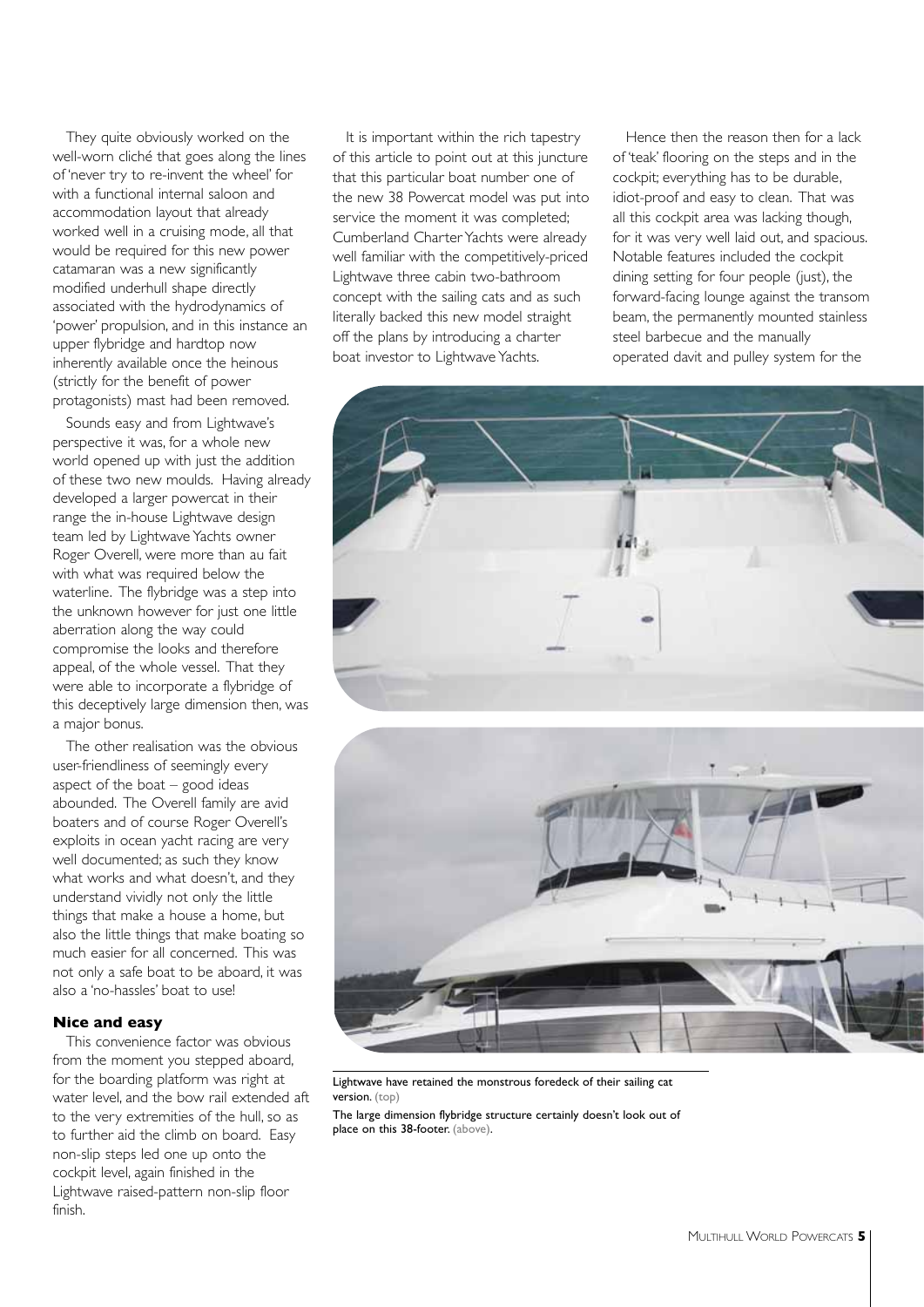



Add some features, take some away; clever design work transforms a 'sailing' cockpit into a 'power' version. (top)

A safe passage up the walkways to the foredeck. The lower two steps lift for easy access to the engines. (above left)

Plenty of room around these babies, from a maintenance perspective. (above right)



tender which was mounted well above water level, against the outside of the transom beam. It was all entirely functional without being flashy, so as to continue this 'charter-orientated' theme of appointments.

Straight away I could also detect the sailing cat pedigree for the raised base (in this case modified to become an ice-box) for the yachting helm was retained in its

66 It was all entirely functional without being flashy, so as to continue this 'charter-orientated' theme of appointments 99

entirety, as the first step up to the access ladder to the flybridge. Even the fold-up bulkhead window immediately above this step was retained, in this case solely to further aid the flow of fresh air through the saloon. I do wish they would find another means of holding this window up against the roof though, when open – plastic fittings like those are very tacky!

This (flybridge) ladder assembly especially, was deserved of a mention for this whole engineering marvel that included nylon steps on the ladder, substantial pulpit-style safety surrounds bottom and atop this ladder, and a hand rail that went right the way up to the front wall of the flybridge – was very practical, and safe. If you fell up or down these steps then you would either be very careless or indeed you may well be more than a little influenced by the old amber stuff!

#### **Generous-sized flybridge**

I alluded earlier to the deceptive size of the flybridge and it was only when I took the near vertical steps up to this level that I truly appreciated just how spacious it actually was. Lightwave's standard version of the flybridge ideal is a steering station literally recessed into the cabin top – Lightwave describe it as a 'stepped, raised steering position' – whereas this optional extra flybridge assembly was an area fully encapsulated by coamings and well protected from the elements by the hardtop and clears; clearly an area where charterers would spend most of their day-light hours.

The aft sun-pad would seat at least five people, plus there was room for the skipper and one other on the bench seat at the helm. A bench seat incidentally which doubled as a storage facility, an icebox or a refrigerator and/or freezer combo. In charter guise again, the helm was sufficiently well spec'd with Morse (mechanical) controls, the Yanmar instrumentation, a Raymarine Autopilot (which for obvious reasons was rendered inoperable), a stereo and a chain counter; but of course it was devoid of the more expensive gadgets that someone who doesn't care that much – could/would very easily wreck.

In other words, if it was your boat it would have had a perhaps more comprehensive electronics package than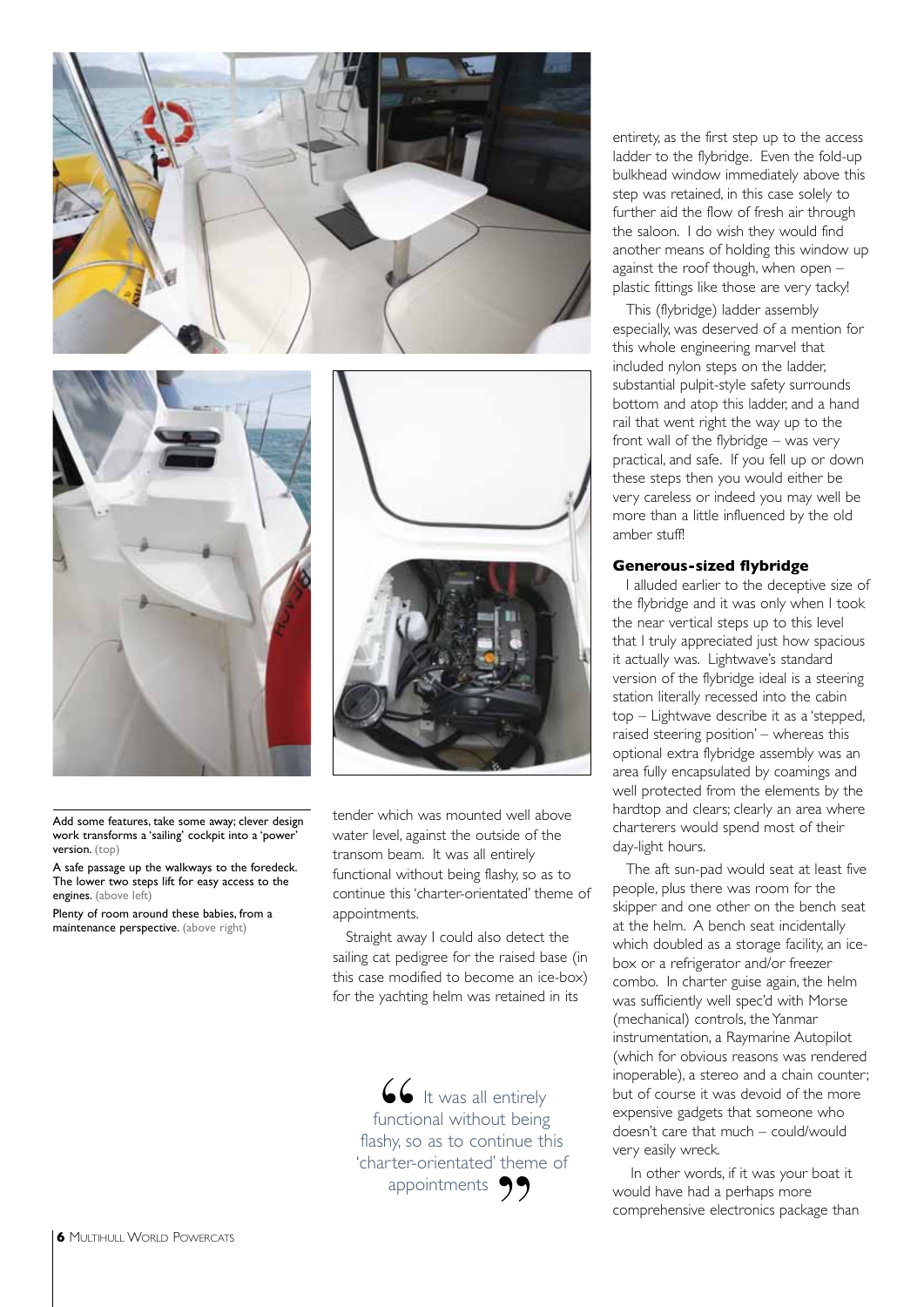the Raymarine ST60 Tri-data (with A70D Plotter and fishfinder) combo version fitted, and maybe it would have a few more remote controls and activators for items such as a dive compressor or water-maker. This latter option though could perhaps be more cost-effectively substituted by the addition of the optional 250-litre water tank.

Interestingly, while some items were kept basic for the aforementioned reason, this boat even in charter guise still boasted big-ticket items such as a Paguro 4kVA genset, 16,000 btu of Cruise Air airconditioning, an Outback 2000 Invertercharger combo, 500Ah's (4 x 100Ah house:  $1 \times 100$ Ah engine – all with automatic cross-charging and isolation) of AGM deep-cycle batteries and a very upmarket Muir VR1250A rope/chain winch and capstan combo to manage the Manson anchor and chain.

#### **Practical saloon**

Back down on ground zero, it was time to step inside and check out the living and creature-comfort side of the Lightwave 38 Powercat. Graphically illustrating Lightwave's willingness to work with their clients, I was pleased to learn there are a number of different interior layouts available even in this saloon – upstairs or downstairs galley, entertainment modules and the like, were all reasonably flexible. Commanding instant attention in this layout was the dining setting; yes it was impressive with its solid polished beech table but it also commanded attention moreso because of its capability to seat the full passenger payload – thanks to the generous 6.67m beam. Aft and to portside of this was the condensed version of an entertainment module, again derived from the sailing catamaran but none the less just as effective in the context of a powercat saloon.

The starboard side of the saloon was in this particular layout, occupied by the open plan galley each side of the steps to the companionway below. Very cruising capable it was, with plenty of (pull-out drawer style) refrigeration and cupboard storage in the Corian-topped module against the front bulkhead. Off to the side and against the aft bulkhead was the galley proper with its twin sinks, copious bench space, appropriate cupboard and drawer storage, and substantial three-burner gas



from top:

It was a surprise to me, just how spacious it was up on the flybridge level. Spot the number of safety issues addressed here, with this magnificent piece of engineering. The Lightwave saloon layout appeals to all boaters, be they sailing or power orientated!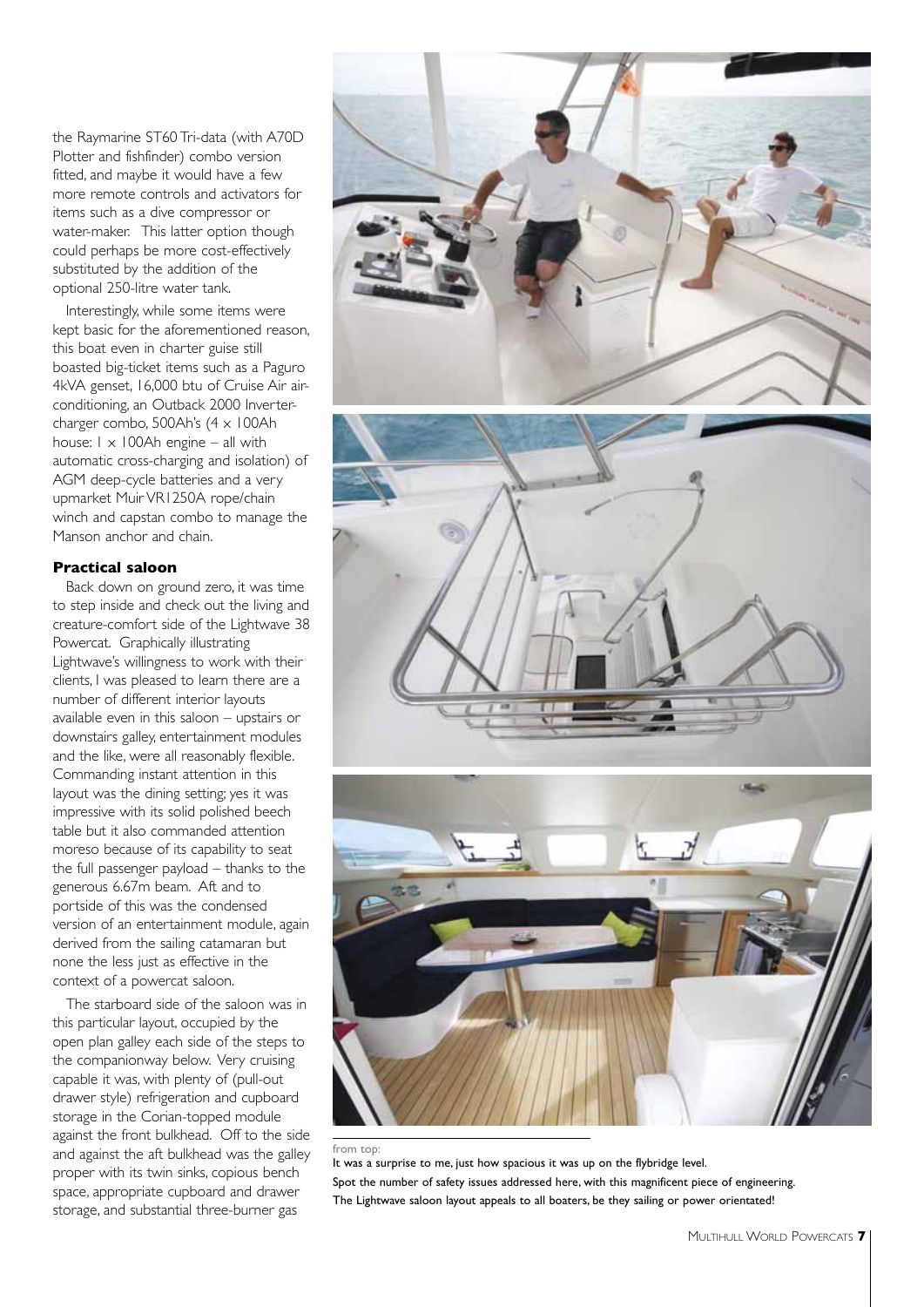

#### from top left:

The 'master' was functional without being flashy; this was a no-nonsense charter version.

There was ample room for a third person in the master cabin.

A rarity in a 40ft catamaran, a light, bright, airy and indeed respectable sized aft cabin!



stove and oven combo. I have been on some cats where it is a real battle to move in the galley, especially in a charter situation where everyone wants to impress with their own style of culinary prowess – in this instance it was very well laid out so as to avoid this scenario.

Décor in this saloon was best described as clever. Granted it was this



charter guise that was practical and durable so as to stand the test of time, but there was still a definite touch of class involved. The dining setting 'statement', the fabric lounge (Warwick Trinket Navy – no less!), the subtle use of European (steamed) Beech beadings and trimmings, the Karndean timber plank (Canadian Maple) flooring and the plush roof panels

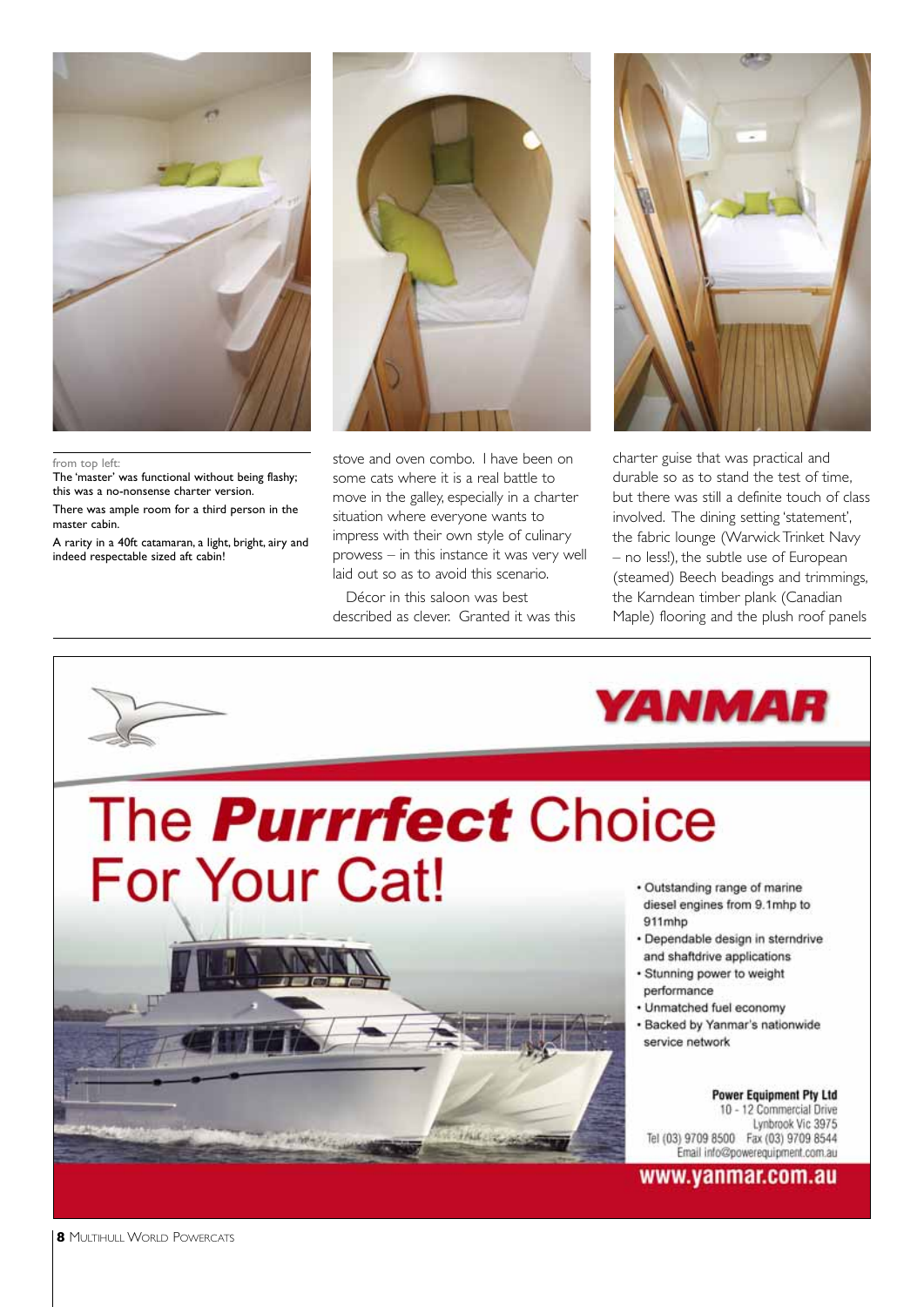

All available space and voids are utilised for the all important storage provision. (above)

The open-plan galley was more than appropriate for a complement of seven people. (above right)

The 'nerve centre' in the portside companionway; it even included a chart storage drawer and table. (right)

all contrasted well with and to a certain extent softened, the sometimes bland nature of the mandatory 'easy-clean and maintain' gelcoat finish.

#### **Your choice below decks**

As in the case of the saloon Lightwave will work with the respective owners by providing individually customised and therefore significantly differing layout configurations; in this instance however it was what Lightwave considered to be their standard layout option of three cabins with two bathrooms.

The perceived 'master' accommodation occupied the entire portside hull, offering space as well as a modicum of eloquence and certainly plenty of user-friendly ideas. The for'ard master berth was fore and aft queen-size and if it was a family situation and the other two berths on the other side were occupied, one of the cherubs





could use the additional single berth up in the bow of the boat. Décor was the same cosmic blend we found upstairs in the saloon and was complemented by easy steps up to the berth, wall lights, full-width front bulkhead lockers, the overhead hatch and utilising the space innovatively well, hull-side cupboards and locker.

Describing this as the owner's side was perhaps a little flippant for the companionway amidships doubled as a navigatorium also, complete with chart table and drawer, plus there was further storage available in the hull-side cupboards. Aft of this feature was the separate and very spacious head then further aft the shower cubicle; both of course doubling in this particular layout configuration, as the 'house' ablution department.

The starboard side was of course for the rank and file 'punters', or if you liked them, the guests, and it was here where I indubitably enjoyed my most endearing moment aboard *Charisma.* So often the aft cabin in a catamaran borders on being a claustrophobic dungeon, but in this instance the generous double berth was in a room that was not only light, bright, well ventilated and had plenty of headroom, but the virtually water-level side viewing window also offered a uniquely nautical ambience all of its own.

Depending on your definition and expectations of 'master' accommodation, I would almost be inclined towards describing the starboard side for'ard cabin as the master, for it offered a genuinely privatised integral ensuite. Granted this cabin was a little tighter for space but it did have all the features of its counterpart on the other side, plus a hanging locker, plus this 'attached' bathroom that while certainly smaller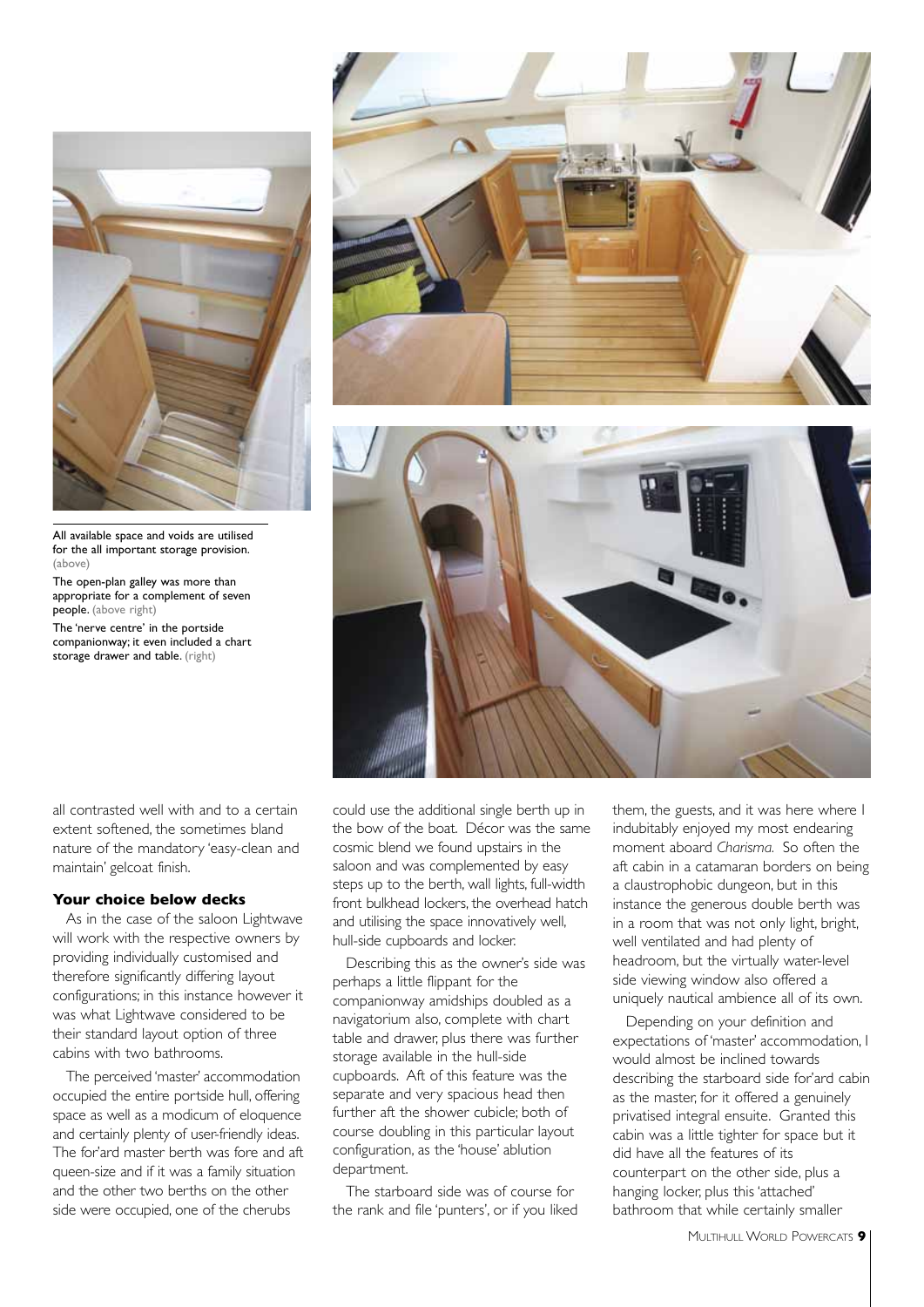$\frac{6}{\sqrt{2}}$ Either way, accommodation for seven adults in a 38ft boat, was certainly a meritorious effort by Overell and his Lightwave Yachts in-house design team  $\mathfrak{D}$ <br> $\mathfrak{D}$ 

than the portside head – was undeniably more 'private' when you needed that mad dash in the middle of the night, without ya jockeys on! Either way, accommodation for seven adults in a 38ft boat, was certainly a meritorious effort by Overell and his Lightwave Yachts inhouse design team.

#### **The power**

Weighing in at a mere 6000kg 'lightships', the composite Lightwave 38 Powercat was never going to take a lot of power to move it, but I have to say the standard issue in charter guise, of a

meagre (it could obviously handle a whole lot more power) pair of threecylinder 28.7kW (39hp) Yanmar Saildrive diesels – was stretching things just a little too far. The owner's prudent move therefore to upgrade to the larger 54hp four-cylinder, 2190cc naturally aspirated, direct-injection 4JH4CE Yanmar diesels through the same SD50 gearbox and drive – was sensible.

The best part was it certainly made little difference to engine room space. When I lifted the walkway steps then the engine hatch (recessed into the cockpit floor each side) and peered inside the realisation was these engines were still akin to the proverbial pimple on an elephant's bottom, inside what was a 'big' engine room. Even the tankage, batteries, the genset, the electrical peripherals and the airconditioning all failed to make a dent on the sublime space within these cavities.

A small point but I was suitably impressed also with the ready access to everything in these engine bays. In too many catamaran and indeed monohull (sorry for swearing) instances the boat is literally built round the engines; in this case engine removal at a later date would be an absolute breeze – without having to figuratively cut your boat in half to extricate them!

From a range perspective the other most impacting aspect I also alluded earlier was the potential to carry a further 250 litres of fuel, in addition to the standard 1000 litre (tankage) capacity of the 38PC – in 'private' guise! The 38PC as standard offers four integral 250-litre

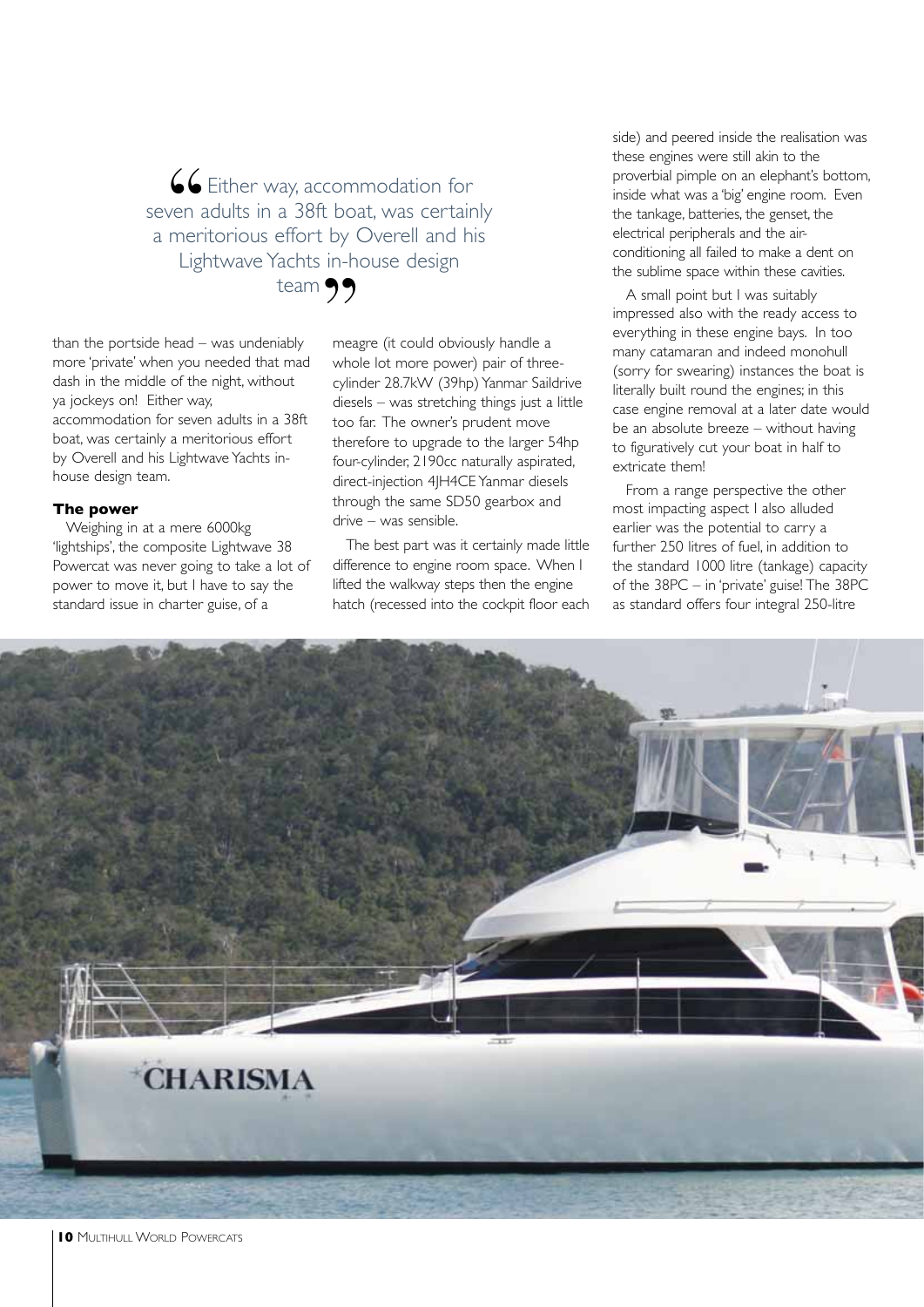tanks underfloor at amidships, two in each hull. These four tanks can be 50/50 water and fuel as in the case of private application, or 750 litres water and 250 litres as in the charter case. Then if you still need more fuel or indeed more water you can add this fifth 250-litre tank.

Needless to say this extra fuel equates to a significantly greater range and while there was only minimal difference between the two engine options in terms of actual performance, the extra one-third capacity again of fuel increased the range and the gap between the two ranges, markedly. Using the 'private' guise as our benchmark, with the additional 250 litres of fuel added (now 750 litres in total), the standard-issue 39hp Yanmar Saildrive packages provide a projected (a 39hp version hasn't been launched as yet) 10.5kt top speed and a mammoth 804nm range at the designated 7.5kt cruise speed.

In the case of the larger 54hp versions we returned actual figures of 9.5kts top speed (governed for charter application)



and a range at its 'cruise speed' of 8.0kts – of a still respectable 632nm (calculated using Yanmar's fuel usage figures for that pair of engines). With the 'standard' 500 litre fuel payload the figures were 535nm and 421nm respectively. A footnote here though, none of the above figures include a percentage safety margin!

#### **What a day for a boat test!**

It was cruel, seemingly sacrilege for a boat of this renown handling capability and reputation to be restricted to just 9.5kts but the bottom line was, with what eventually transpired later in the day, we couldn't have gone much faster anyway, on our return trip.

It all started off innocently enough though, for having slept aboard *Charisma* so we could get an early start the next day, the eventual trip up the bay (before the wind had risen) was almost to the point of being tedium personified, so easy was the 38PC handling the sloppy but docile half to one metre seas. Oh for some more power I lamented, only to be curtly reminded the engine 'governor' was quite prudent, where thrill-seeker often inexperienced charterers are concerned. Damn – we were lassoed and tied!

Coming back home again it was a whole new ball-game. Anyone who has ever boated in the Whitsunday region will vouch for the fact the relatively shallow nature of the 'bay' out from Airlie beach

is responsible for throwing up some hideous sea conditions at times – your typical short, sharp, steep, generally sh...y 'estuary' style of chop that necessitates a dramatic reduction in throttle(s) – well, we had the whole nine yards that day.

Hidden in our sheltered bay we had waited a good three hours for the rain to abate so we could take our photos and by the time the sun did appear in spasms and we had taken a few images that would work (just) – the wind had set in big time! It whipped the seas up to a good two metres-plus and there was just no fast way through, unless of course you had a 100-footer. The reality now was this 9.5kt maximum speed from these 54hp Saildrive Yanmars, sufficed admirably and while it was far from pleasant even at that speed, it luminously reminded me of the true handling skills, the deftness, of the Lightwave hull.

The ride characteristics were in a word – surprising! Surprisingly dry, surprisingly stable, surprisingly accurate, surprisingly quiet and surprisingly there were no inertia bumps and no tunnel banging; we braced ourselves on a number of occasions in fact, in readiness for the big bang that never came as we traversed the 'steep' seas. The centre tunnel clearance was perhaps more than most at 700mm, but still not excessive, so I concluded to myself that there must have



The starboard forward cabin was smaller in dimension; it had the ensuite bathroom attached.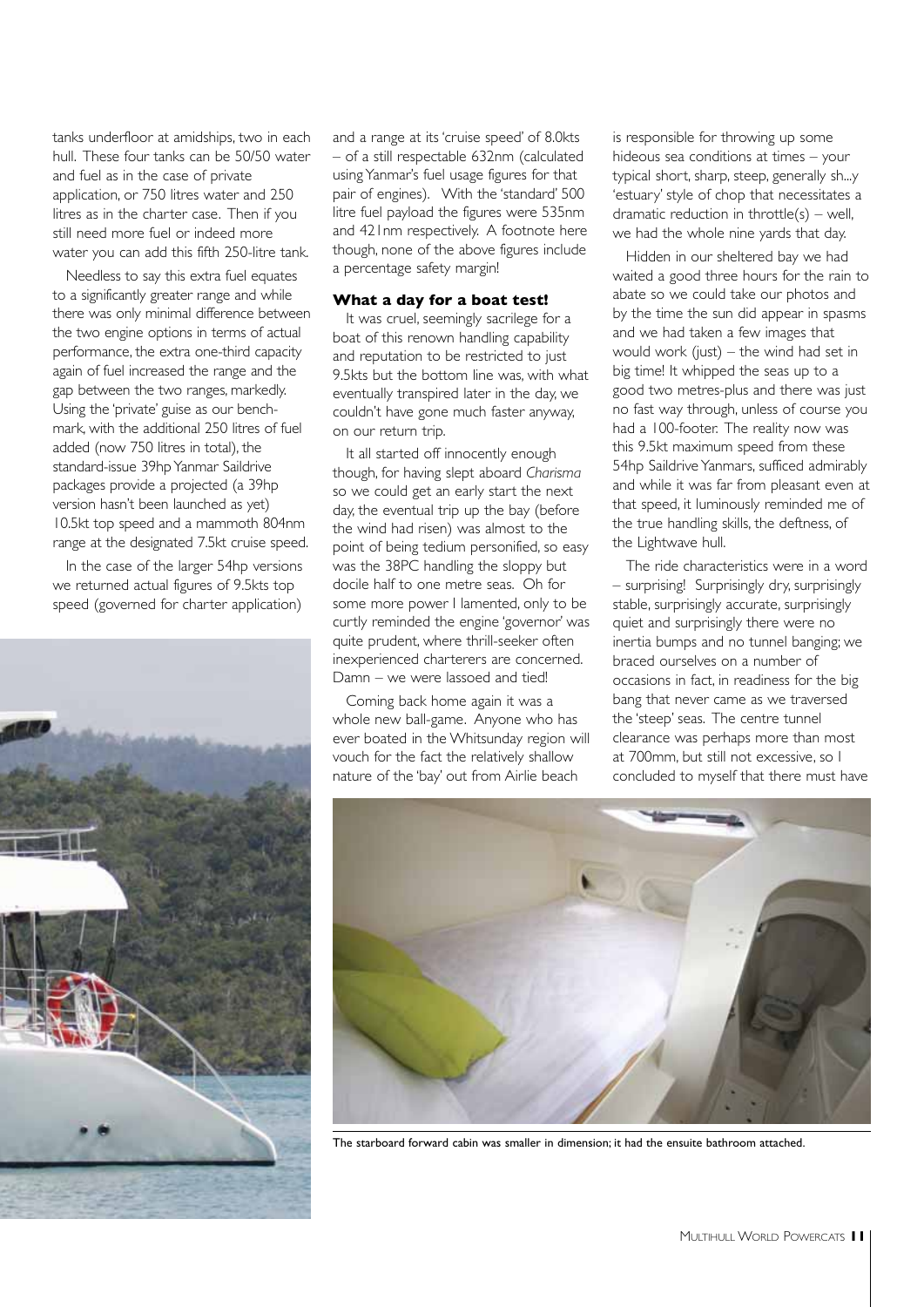

This particular area was especially indicative of the clever thinking that abounded throughout the Lightwave 38.

been considerable frontal buoyancy in particular, built into the underhull shape of this Lightwave.

#### **Conclusion**

The theme song of every charterer, give me some more speed, was consistent with my thoughts. Regardless though, what it did prove in the seas I encountered was, this baby would be at home in any storm! A very tight and rigid boat, the relatively light displacement suggested to me there was some serious engineering included in this hull design. The standard of workmanship was good, very good in fact, and the innovation, the little things, won me over.

The other impressive aspect I felt, was pricing. You could very easily make a charter boat out of this at the standard price of \$525K, and you certainly wouldn't need to add much more to the \$703K price tag if it was your own private cruising boat. It may appear a big jump from 'standard' to 'as tested', but consider the big-ticket items such as the engine upgrade, air-conditioning, the 'full' flybridge structure, a genset and of course the onerous survey (#1F – eight PAX) implications - that are all included within this \$703K price tag. Be it in charter or private guise, this Lightwave 38PC is sure to appeal to those in search of a cost-effective long-range cruising package!

### SPECIFIC ATIONS

| Boat design name            | Lightwave 38 Powercat                                 |
|-----------------------------|-------------------------------------------------------|
| Year launched               | 2010                                                  |
| Designer                    | Lightwave Yachts                                      |
| Interior designer           | Lightwave Yachts                                      |
| <b>Builder</b>              | Lightwave Yachts                                      |
| <b>LOA</b>                  | 11.3m                                                 |
| <b>LWL</b>                  | $\overline{11.3m}$                                    |
| <b>Beam</b>                 | 6.67m                                                 |
| Draft                       | 1.15m                                                 |
| Displacement                | 6000kg                                                |
| Max speed                   | $11$ kts                                              |
| Cruise speed                | <b>8.6kts</b>                                         |
| Construction                | Full Foam composite construction                      |
|                             | vacuum bagged and some resin-infused                  |
| Fuel capacity               | 500 Litres                                            |
| Water capacity              | 500 Litres                                            |
| <b>Engines make</b>         | 2 x 54hp 4JH4CE Yanmar Saildrives                     |
| Gearboxes                   | Yanmar SD50 Saildrive                                 |
| Drive train                 | Yanmar SD50 Saildrive                                 |
| Propellers                  | Austral                                               |
| Generator                   | Paguro 4kVA / Yanmar 80A Engine Alternators           |
| Inverter / charger          | Outback 2000                                          |
| Air conditioning            | Cruisair 160000 Btu                                   |
| Anchor winch                | Muir VRI 250A                                         |
| Anchors                     | Manson 45lb Plough                                    |
| Steering                    | Marine Control Systems                                |
| Engine controls             | Morse Teleflex Mechanical                             |
| Lighting                    | Cantalupi                                             |
| Paint (topsides)            | Gelcoat Finish                                        |
| Paint (antifouling)         | International Micron                                  |
| <b>Hatches</b>              | Moonlight                                             |
| Windscreens/windows         | G James Glass - Tinted Toughened Glass                |
| Porthole hatches            | Moonlight                                             |
| Heads                       | Sealand VacuFlush                                     |
| Veneer/plywood              | European (steamed) Beech                              |
| Davit crane/Passarella      | Lightwave Davit Assembly                              |
| Tender                      | 3.4m RIB Inflatable                                   |
| Stainless steel fabrication | Lightwave Yachts                                      |
| Saloon doors                | Alfab Aluminium                                       |
| Helm chair                  | Lightwave Yachts                                      |
| <b>Batteries</b><br>House   | 4 x 100Ah AGM Deep Cycle                              |
| <b>Engine</b>               | I x 100Ah AGM Deep Cycle                              |
| Upholstery                  | Ashtia Upholsterers (fabric interior, vinyl exterior) |

#### **Electronics**

| Autopilot             | Raymarine                                              |
|-----------------------|--------------------------------------------------------|
| GPS/plotter/sounder   | Raymarine ST60 Tri-data                                |
| <b>VHF</b>            | $lcom$ 4 $l$                                           |
| Entertainment systems | 19" Grundig Head, Wide Screen LCD DVD/TV               |
|                       | Clarion AM/FM/CC/ Stereo System With iPod              |
| Adaptor               | 2 x Interior, 2 Cockpit & 2 Flybridge Clarion Speakers |
| Engine instruments    | Yanmar                                                 |
| Software system       | Raymarine                                              |
| Switch panel          | Lightwave Yachts                                       |
| Base price of boat    | \$525,000                                              |
| Price as tested       | \$703,323                                              |
|                       |                                                        |

Contact Lightwave Yachts p: +61 7 5556 0030 e: info@lightwaveyachts.com w: www.lightwaveyachts.com

**12 MULTIHULL WORLD POWERCATS**